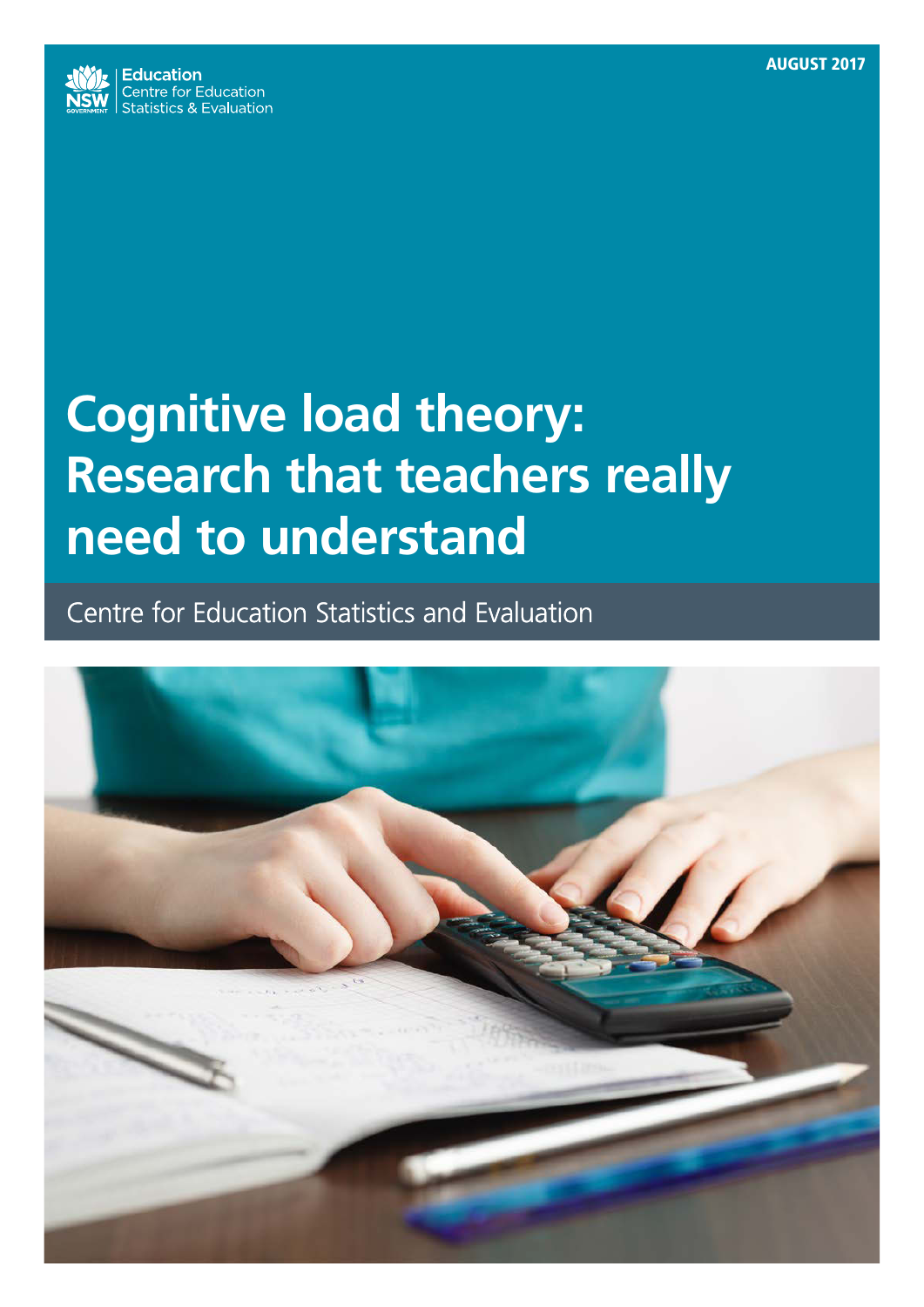# Why cognitive load theory?

To improve student performance, teachers need to understand the evidence base that informs and helps improve their practice. An area of research with significant implications for teaching practice is cognitive load theory. Cognitive load theory was recently described by British educationalist Dylan Wiliam as 'the single most important thing for teachers to know' (Wiliam 2017).

Grounded in a robust evidence base, cognitive load theory provides theoretical and empirical support for explicit models of instruction. Research in cognitive load theory demonstrates that instructional techniques are most effective when they are designed to accord with how human brains learn and use knowledge.

This paper describes the research on cognitive load theory and what it means for more effective teaching practice. The first part of the paper explains how human brains learn according to cognitive load theory, and outlines the evidence base for the theory. The second part of the paper examines the implications of cognitive load theory for teaching practice, and describes some recommendations that are directly transferable to the classroom.

# What is cognitive load theory?<br>In order to understand cognitive load theory, it is necessary

Cognitive load theory is built upon two commonly accepted ideas. The first is that there is a limit to how much *new* information the human brain can process at one time. The second is that there are no known limits to how much *stored* information can be processed at one time. The aim of cognitive load research is therefore to develop instructional techniques and recommendations that fit within the characteristics of working memory, in order to maximise learning.

Cognitive load theory supports explicit models of instruction, because such models tend to accord with how human brains learn most effectively (Kirschner, Sweller & Clark 2006). Explicit instruction involves teachers clearly showing students what to do and how to do it, rather than having students discover or construct information for themselves (see Centre for Education Statistics and Evaluation 2014, pp. 8-12). Hattie summarises explicit instruction as an approach in which:

*The teacher decides the learning intentions and success criteria, makes them transparent to the students, demonstrates them by modelling, evaluates if they understand what they have been told by checking for understanding, and retelling them what they have been told by tying it all together with closure.* (Hattie 2009, p. 206)

Cognitive load theory emerged from the work of educational psychologist John Sweller and colleagues in the 1980s and 1990s (see especially Sweller 1988, 1999). They assert:

*The implications of working memory limitations on instructional design can hardly be overestimated … Anything beyond the simplest cognitive activities appear to overwhelm working memory. Prima facie, any instructional design that flouts or merely ignores working memory limitations inevitably is deficient.*

(Sweller, van Merrienboer & Paas 1998, pp. 252-253)

Cognitive load theory is based on a number of widely accepted theories about how human brains process and store information (Gerjets, Scheiter & Cierniak 2009, p. 44). These assumptions include: that human memory can be divided into working memory and long-term memory; that information is stored in the long-term memory in the form of schemas; and that processing new information results in 'cognitive load' on working memory which can affect learning outcomes (Anderson 1977; Atkinson & Shiffrin 1968; Baddeley 1983).

## How the human brain learns

to understand how working memory and long-term memory process and store information.

Working memory is the memory system where *small* amounts of information are stored for *a very short duration* (Peterson & Peterson 1959)<sup>1</sup>. Working memory roughly equates with what we are conscious of at any one time. Clark, Kirschner and Sweller call it 'the limited mental "space" in which we think' (2012, p. 8). Research suggests that an average person can only hold about four chunks of information in their working memory at one time (Cowan 2001), although there is evidence to indicate differences in working memory capacity between individuals (see, for example, Barrett, Tugade & Engel 2004).

Long-term memory is the memory system where *large* amounts of information are stored *semi-permanently* (Atkinson & Shiffrin 1968; Tulving 1972). Clark, Kirschner and Sweller call long-term memory 'that big mental warehouse of things (be they words, people, grand philosophical ideas, or skateboard tricks) we know' (2012, p. 8).

Cognitive load theory assumes that knowledge is stored in longterm memory in the form of 'schemas'2 . A schema organises elements of information according to how they will be used. According to schema theory, skilled performance is developed through building ever greater numbers of increasingly complex schemas by combining elements of lower level schemas into higher level schemas. There is no limit to how complex schemas can become. An important process in schema construction is automation, whereby information can be processed automatically with minimal conscious effort. Automaticity occurs after extensive practice (Sweller, van Merrienboer & Paas 1998, p. 256).

The term 'working memory' is occasionally used synonymously with 'short-term memory', although some theorists consider these two forms of memory to be distinct. See Cowan (2008) for an overview<br>of the distinctions and simi

2 Schema theory was introduced into psychology and education by Frederic Bartlett (1932) and Jean Piaget (1928), and further developed by educational psychologist Richard Anderson (1977, 1978).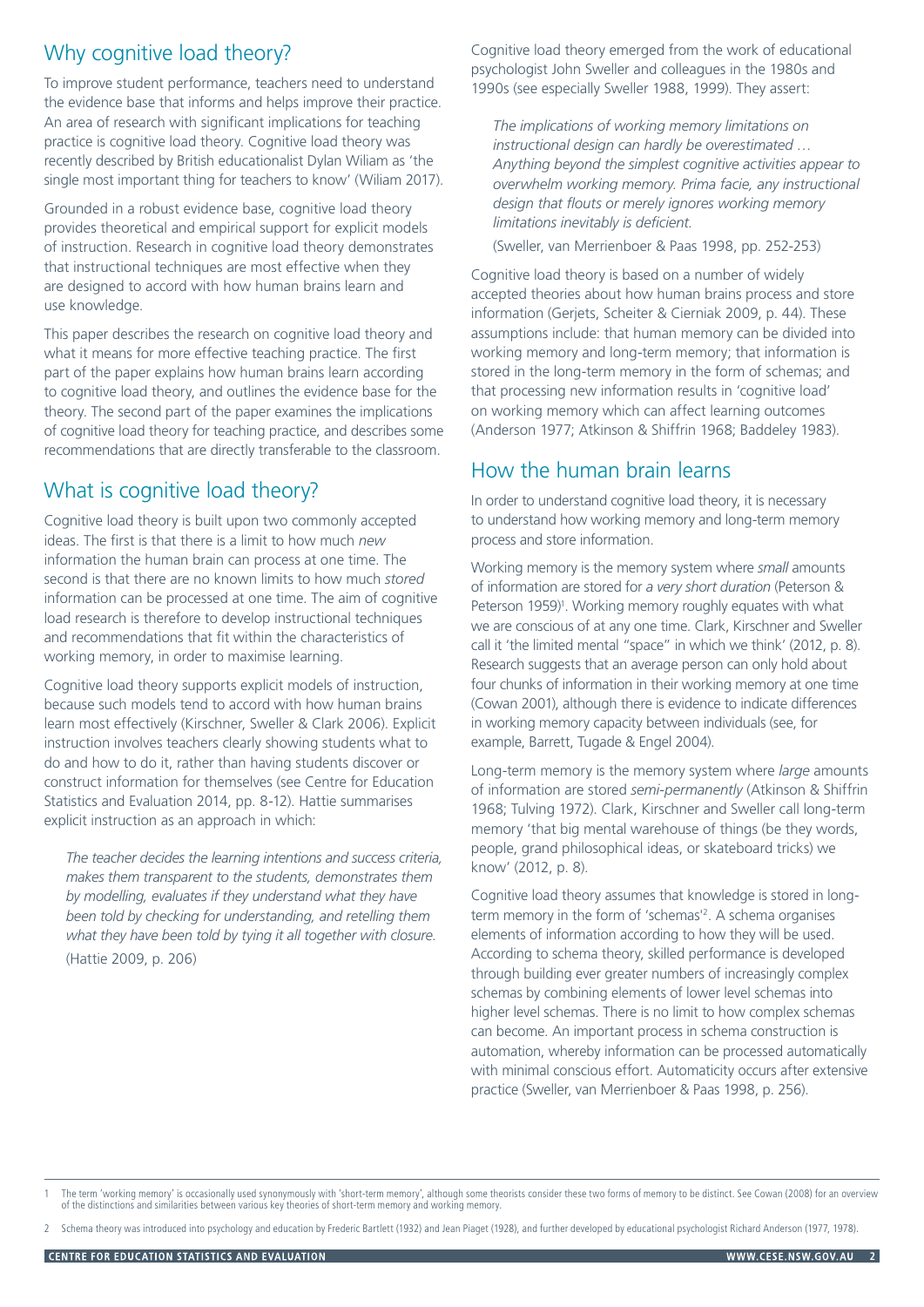Learning to read is a good example of schema construction and automation. Children begin to learn to read by constructing schemas for squiggles on a page – letters. These simple schemas for letters are used to construct higher order schemas when they are combined into words. The schemas for words, in turn, are combined into higher order schemas for phrases and sentences. This process of ever more complex schema construction eventually allows readers to scan a page filled with squiggles and deduce meaning from it. With extensive practice, readers can derive meaning from print with minimal conscious effort (Sweller, van Merrienboer & Paas 1998, pp. 255-258)<sup>3</sup>.

Schemas provide a number of important functions that are relevant to learning. First, they provide a system for organising and storing knowledge. Second, and crucially for cognitive load theory, they reduce working memory load. This is because, although there are a limited number of elements that can be held in working memory at one time, a schema constitutes only a single element in working memory. In this way, a high level schema – with potentially infinite informational complexity – can effectively bypass the limits of working memory (Sweller, van Merrienboer & Paas 1998, p. 255).



If working memory is overloaded, there is a greater risk that the content being taught will not be understood by the learner, will be misinterpreted or confused, will not be effectively encoded in long-term memory, and that learning will be slowed down (Martin 2016, p. 8). The automation of schemas reduces the burden on working memory because when information can be accessed automatically, the working memory is freed up to process new information (Laberge & Samuels 1974).

The limitations of working memory can be overcome by schema construction and automation. For example, try to remember the following combination of letters: y-m-r-e-o-m.In this case each letter constitutes one item, so you are being required to remember six items at once. Now try to remember the following combination of letters: m-e-m-o-r-y. In this case you are still required to remember the very same six items. However, because you have a schema in your long-term memory for the word 'memory', you are able to chunk the letters into just one item. Now your working memory is freed up to remember other items.

| Load type       | Source                                                                                           | <b>Effect on learning</b>                                                                                     | <b>Example</b>                                                                                                                                                                                                                                                                                                              |
|-----------------|--------------------------------------------------------------------------------------------------|---------------------------------------------------------------------------------------------------------------|-----------------------------------------------------------------------------------------------------------------------------------------------------------------------------------------------------------------------------------------------------------------------------------------------------------------------------|
| Intrinsic load  | The inherent complexity of<br>the material and the prior<br>knowledge of the learner             | Necessary to learning (but<br>potentially harmful if too<br>high, because it can cause<br>cognitive overload) | Learning how to solve the mathematical equation<br>$a/b = c$ , solve for a<br>Learning this equation might have a high intrinsic load for a novice maths<br>student, but would have a low intrinsic load for an expert mathematician                                                                                        |
| Extraneous load | Poorly designed instruction<br>that does not facilitate<br>schema construction and<br>automation | Harmful because it does not<br>contribute to learning                                                         | The student is required to figure out how to solve the equation themselves,<br>with minimal quidance from the teacher<br>This imposes a high cognitive load, but does little to encourage schema<br>construction because the student's attention is focused on solving the problem<br>rather than on learning the technique |
| Germane load    | Well designed instruction<br>that directly facilitates<br>schema construction and<br>automation  | Helpful because it directly<br>contributes to learning                                                        | The student is explicitly taught how to solve the problem and given lots of<br>worked examples demonstrating how to do it<br>This imposes a lower cognitive load on the student, enabling them to learn<br>and remember how to solve the problem when faced with it again                                                   |

## **Types of cognitive load**

For a review of the research on effective reading instruction in the early years of school, see Centre for Education Statistics and Evaluation (2017). There has not been a substantial amount of research on how cognitive load theory can be used specifically to inform literacy instruction; an exception is Torcasio & Sweller 2010.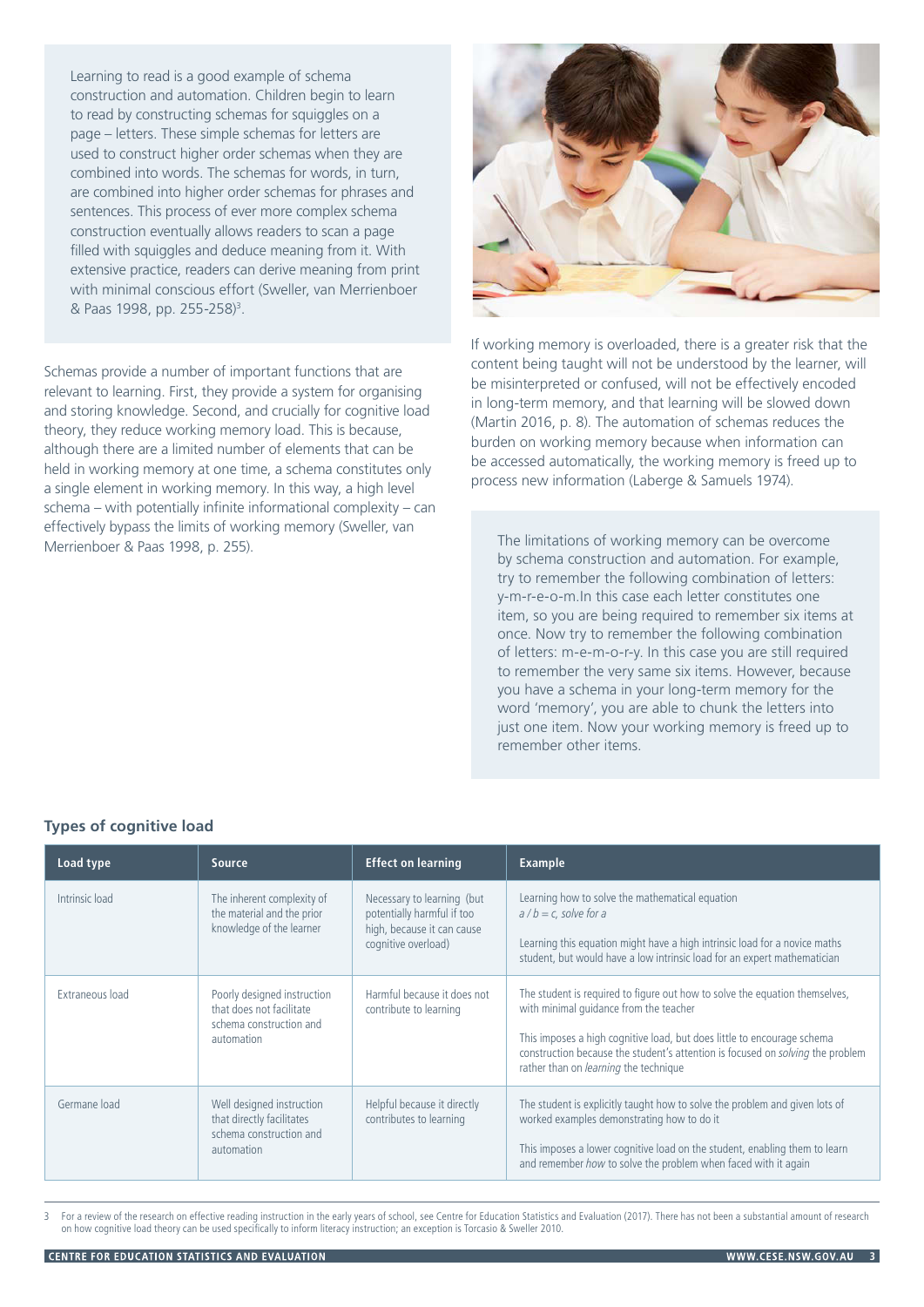# Types of cognitive load

Cognitive load theory identifies three different types of cognitive load: intrinsic, extraneous and germane load (see Sweller 2010; Sweller, van Merrienboer & Paas 1998). The three types of cognitive load are generally assumed to be additive  $-$  that is, intrinsic load  $+$  extraneous load  $+$  germane load  $=$ total cognitive load<sup>4</sup>. Cognitive overload occurs when the total cognitive load exceeds the working memory capacity of the learner (Gerjets, Scheiter & Cierniak 2009, p. 45).

## **Intrinsic**

Intrinsic cognitive load relates to the inherent difficulty of the subject matter being learnt (Sweller 1994, 2010; Sweller & Chandler 1994). In simple terms, intrinsic load can be described as the 'necessary' type of cognitive load. Two factors influence intrinsic cognitive load: the complexity of the material, and the prior knowledge of the learner (Sweller, van Merrienboer & Paas 1998). This means that subject matter that is difficult for a novice may be very easy for an expert. For example, the task of learning to write the letters of the alphabet is likely to have a high intrinsic load for a child in the first year of school, but the same task would have a much lower intrinsic load for a child in the second or third year of school.

Many theorists agree that intrinsic cognitive load can be altered by instructional techniques that make complex material easier to learn. One way to lower the intrinsic cognitive load of material is the 'simple-to-complex' approach, where the elements of the material are introduced to the learner in a simple-to-complex order so that the learner does not initially experience the full complexity of the material (van Merrienboer, Kirschner & Kester 2003). A second method is the 'part-whole' approach, where the individual elements of the material are introduced to the learner first, before the integrated task is introduced (Bannert 2002; Pollock, Chandler & Sweller 2002). A third approach is to introduce the material in its full complexity from the beginning, but then to direct the attention of the learner to the individual interacting elements (van Merrienboer, Kester & Paas 2006). Van Merrienboer and Sweller (2005) state that both simpleto-complex and part-whole approaches work to reduce the cognitive load of learners by introducing single, simple elements at the beginning, and gradually increasing complexity.

### **Extraneous**

Extraneous cognitive load relates to how the subject matter is taught. According to van Merrienboer and Sweller, 'Extraneous cognitive load … is load that is not necessary for learning (i.e. schema construction and automation) and that can be altered by instructional interventions' (2005, p. 150). In simple terms, extraneous load is the 'bad' type of cognitive load, because it does not directly contribute to learning. Cognitive load theorists consider that instructional design will be most effective when it minimises extraneous load in order to free up the capacity of working memory.

*A combination of high intrinsic and high extraneous cognitive load may be fatal to learning because working memory may be substantially exceeded … [I]t may be essential to design instruction in a manner that reduces extraneous cognitive load.*

(Sweller, van Merrienboer & Paas 1998, pp. 263-264)

Theorists of cognitive load have identified a number of instructional approaches that work to reduce extraneous cognitive load in order to increase the efficacy of instruction (van Merrienboer and Sweller 2005, p. 151). Some of these will be described in the final section of the paper.

## **Germane**

Germane cognitive load refers to the load imposed on the working memory by the process of learning – that is, the process of transferring information into the long-term memory through schema construction (Sweller, van Merrienboer & Paas 1998, p. 259). For this reason, germane cognitive load can be understood in simple terms as the 'good' type of cognitive load.

Theorists of cognitive load assert that instructional material has maximum effectiveness when it reduces extraneous load (which is not relevant to learning) and increases germane load (which is directly relevant to learning). Gerjets, Scheiter and Cierniak explain that germane load is 'caused by a supportive instructional design and is helpful for effective learning' (2009, p. 45).

*The combination of decreasing extraneous cognitive load and at the same time increasing germane cognitive load involves redirecting attention: Learners' attention must be withdrawn from processes that are not relevant to learning and directed towards processes that are relevant to learning and, in particular, toward the construction and mindful abstraction of schemas.*

(Sweller, van Merrienboer & Paas 1998, p. 264)

Theorists of cognitive load generally consider intrinsic, extraneous and germane load to be additive (Paas, Renkl & Sweller 2003, p. 2). For this reason, the approach of decreasing extraneous cognitive load while increasing germane cognitive load will only be effective if the total cognitive load remains within the limits of working memory (Sweller, van Merrienboer & Paas 1998, p. 264).

In response to discussions regarding problems of defining and measuring the different types of load (for example, Schnotz & Kürschner 2007), some cognitive load theorists have recently suggested a reformulation of the idea that there are three separate and additive forms of load. This reformulation suggests a return to a dual framework in which intrinsic and extraneous load are defined as the<br>two primary types of and is not considered additive (Sweller 2010; see also Kalyuga 2013). For clarity, however, the three types of load are considered separate and additive in this literature review.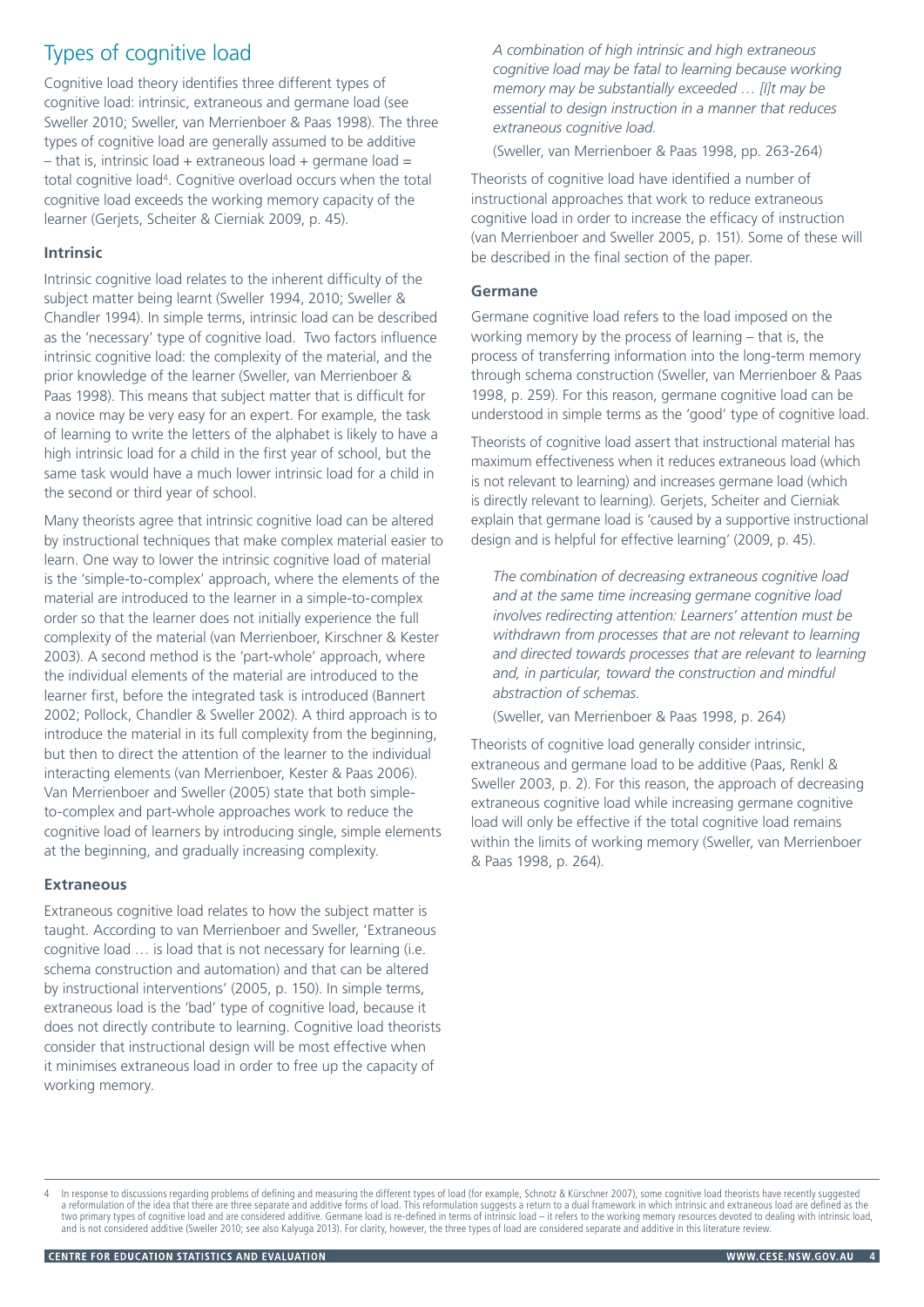# What is the evidence base for cognitive load theory?

Cognitive load theory is supported by a significant number of randomised controlled trials (RCTs). This large body of evidence indicates that instruction tends to be more effective when it is designed according to how human brains process and store information.

The 'worked example effect' is one instructional approach recommended by cognitive load research that is supported by a substantial number of RCTs<sup>5</sup>. The worked example effect was first demonstrated in the 1980s (Cooper & Sweller 1987; Sweller & Cooper 1985). In one early study, Cooper and Sweller (1987) designed a series of experiments in which high-school maths students were required to learn how to solve a range of simple algebra problems. They found that students who were taught using lots of worked examples learnt more quickly than students who were required to solve the problems themselves. Further, they found that the students taught using worked examples were not only better able to solve *similar* problems on subsequent tests, but were also better able to solve 'transfer problems' in which the same algebraic rules they had learned needed to be applied in different contexts. The effect has since been replicated in a large number of RCTs (for example, Bokosmaty, Sweller & Kalyuga 2015; Carroll 1994; Kyun, Kalyuga & Sweller 2013; Paas 1992; Paas & van Merrienboer 1994; Pillay 1994; Quilici & Mayer 1996; Tuovinen & Sweller 1999). In a meta-analysis of studies on the effectiveness of worked examples, Crissman (2006) found an effect size of 0.52.

The majority of studies in cognitive load research do not attempt to *directly* measure cognitive load itself, but rather aim to measure the effectiveness of instructional techniques designed to accord with the limitations of working memory. Studies of this type typically consist of a control group that receives a learning intervention using conventional techniques (for example, using independent problem-solving to learn a new skill), and a treatment group that receives a learning intervention using cognitive load techniques (for example, using worked examples to learn a new skill). Both groups are then tested to assess the effectiveness of the intervention. The test performance of participants is taken as an *indirect* measure of cognitive load, with high results on post-tests considered to indicate that cognitive load was successfully managed (for example, Mayer et al. 2005; Stull & Mayer 2007). It is worth noting that key proponents of cognitive load theory themselves acknowledge the need to identify a reliable means of directly measuring cognitive load, in order to develop a more empirical basis to support the theory (for example, Paas, Renkl & Sweller 2003, p. 4; Paas et al. 2003, p. 64).

Some studies do attempt to directly measure the cognitive load imposed by different instructional techniques, with varying reliability (for an overview, see de Jong 2010; Paas et al. 2003). There are a variety of methods for attempting to measure cognitive load. One approach is to use physiological techniques such as measures of heart activity (for example, Fredericks et al. 2005; Paas & van Merrienboer 1994), brain

activity (for example, Murata 2005; Smith & Jonides 1997) or eye activity (for example, Schultheis & Jameson 2004; van Gerven et al. 2004). Another approach is to use dualtask techniques, in which a secondary task is introduced in addition to the main learning task, and impaired performance in the secondary task is taken to indicate higher cognitive load (for example, Brünken, Plass & Leutner 2003; Chandler & Sweller 1996). The majority of studies that attempt to measure cognitive load use subjective techniques such as rating scales, in which participants are asked to indicate the level of cognitive load experienced (for example, Paas 1992; Paas, van Merrienboer & Adam 1994).

## **Questions around cognitive load research**

The *broad* assumptions of cognitive load theory – that the capacity of working memory is limited, and that learning is most effective when it is designed to accommodate these limitations – is generally not contested. It is worth noting, however, that a number of scholars have raised questions regarding some of the *specific* assumptions of the theory. These questions generally fall into three categories: problems with the definitions of cognitive load, concerns about the methodological rigour of the research, and issues with its external generalisability.

In regard to the definitions of cognitive load theory, an important question is whether the three different types of cognitive load – intrinsic, extraneous and germane – can be clearly distinguished (de Jong 2010; Moreno 2010; Schnotz & Kürschner 2007). A second concern is whether the three types of cognitive load can indeed simply be added to determine the total cognitive load experienced by the learner (de Jong 2010; Moreno 2010; Park 2010), as has been claimed by cognitive load theorists (for example, Sweller, van Merrienboer & Paas 1998, p. 263; Paas, Renkl & Sweller 2003, p. 2). These concerns are important because, if the types of cognitive load cannot be clearly separated, it becomes difficult to make practical recommendations on how teachers can best manage 'good', 'bad' and 'necessary' load in a classroom environment<sup>6</sup>.

In regard to the methodological rigour of studies, the lack of a direct measure of cognitive load is a key concern (Brünken, Plass & Leutner 2003; de Jong 2010; Moreno 2010; Schnotz & Kürschner 2007). The lack of empirical indicators to distinguish between and measure the different types of load (intrinsic, extraneous and germane) is also an issue (de Jong 2010; Gerjets, Scheiter & Cierniak 2009; Schnotz & Kürschner 2007; for attempts to overcome this see DeLeeuw & Mayer 2008; Leppink et al. 2014).

Finally, there are also concerns about whether cognitive load research is generalisable to realistic teaching environments. De Jong describes a range of problems with generalisability, including that cognitive 'overload' rarely occurs in realistic learning settings; that the very short study time used in most cognitive load studies does not reflect the kinds of tasks and study time that would occur in real settings; and that study conditions are often deliberately constructed to demonstrate particular effects that would rarely occur in real learning situations (2010, pp. 123-125).

<sup>5</sup> For further detail on the 'worked example effect' see 'Types of cognitive load' table on page 3.

<sup>6</sup> A more recent definition of the types of load suggested by Sweller (2010) may quell these concerns.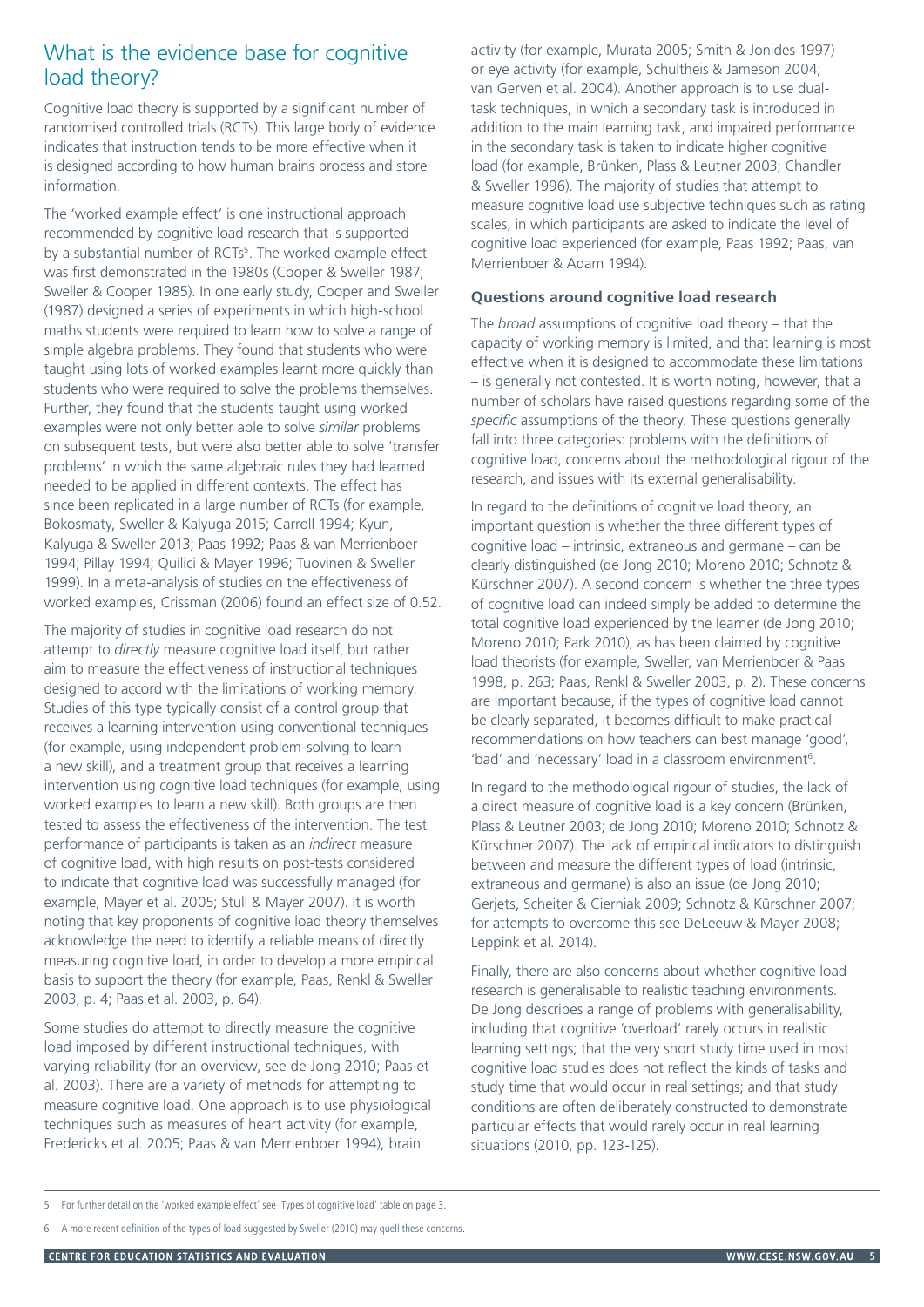

## What does cognitive load theory mean for teaching practice?

## **Explicit teaching**

The question of how people learn best has been the subject of significant debate, which can be broadly divided into two approaches to teaching practice. On one side are those who believe that all people learn best when allowed to discover or construct some or all of the information themselves (for example, Bruner 1961; Papert 1980; Steffe & Gale 1995). On the other side are those who believe that learners do best when they are provided with explicit instructional guidance in which teachers clearly show students what to do and how to do it (for example Klahr & Nigam 2004; Mayer 2004; Rosenshine 1986). Cognitive load theory provides theoretical and empirical support for the latter, explicit model of instruction. Leading theorists of cognitive load argue:

*Decades of research clearly demonstrate that for novices (comprising virtually all students), direct, explicit instruction is more effective and more efficient than partial guidance. So, when teaching new content and skills to novices, teachers are more effective when they provide explicit guidance accompanied by practice and feedback, not when they require students to discover many aspects of what they must learn.*

(Clark, Kirschner & Sweller 2012, p. 6, see also Kirschner, Sweller & Clark 2006)

It is important to note that cognitive load theorists do not advocate using *all* aspects of explicit instruction *all* the time. Indeed, they recognise the need for learners to be given the opportunity to work in groups and solve problems independently – but assert this should be used as a means for *practicing* newly learnt content and skills, not to *discover* information themselves (Clark, Kirschner & Sweller 2012, p. 6).

Andrew Martin (2016), for example, advocates a teaching model that is explicitly designed around cognitive load theory and the constraints of working memory. He suggests, however, that less structured approaches can also be an effective instructional method for students who are further along the novice/expert continuum *if* such instruction is designed with the constraints of working memory in mind.

*These approaches are aimed at promoting learner independence while managing cognitive load appropriately, depending on the learner's novice/expert status … If the instructor provides some guiding principles, prior information, signposts along the way, and scaffolds and assistance where needed, there is less burden on working memory.*

(Martin 2016, p. 39)

There is some research to suggest that managing the cognitive load of learners through explicit instruction may also contribute to higher levels of motivation and engagement – although further research is required in this field (Martin 2016).

In addition to supporting explicit modes of instruction, cognitive load theory also asserts that teaching domain-specific skills is more effective than teaching generic skills (Paas & Sweller 2012; Tricot & Sweller 2014). An example of a domainspecific skill might be that, when faced with a problem such as  $a/b = c$ , solve for a, one should multiply both sides by the denominator (Sweller 2016, p. 13). An example of a generic skill in mathematics might be general 'problem-solving' skills, such as the strategy of randomly generating moves until the correct solution is found. Cognitive load theorists suggest teaching domain-specific skills is more effective because, while general problem-solving skills are innate to humans and therefore do not need to be explicitly taught, domain-specific skills are not automatically acquired by learners without explicit teaching (Geary 2012; Tricot & Sweller 2014).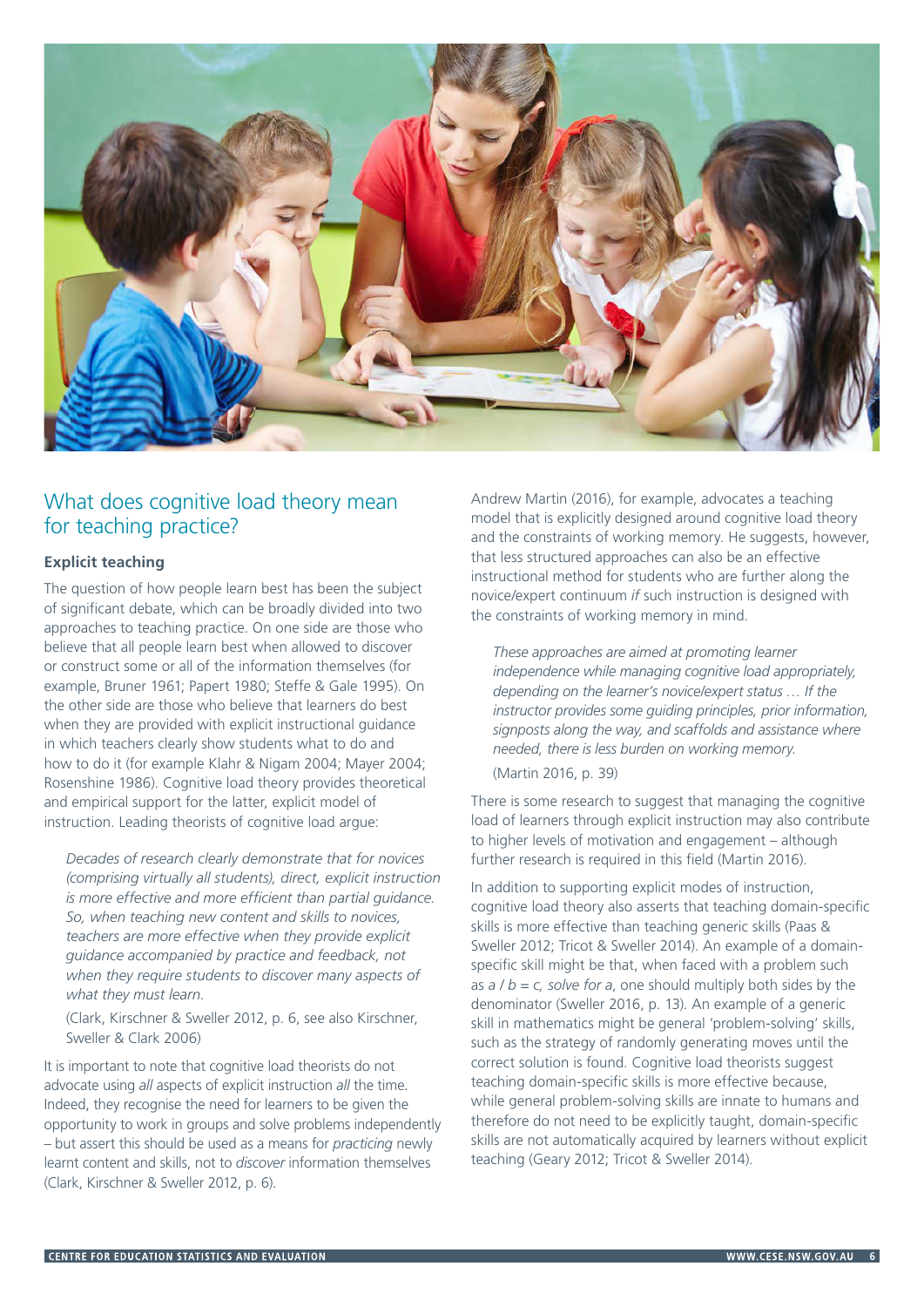# Recommendations for the classroom from cognitive load research

Cognitive load theory has produced a number of recommendations regarding instructional techniques that are directly transferable to the classroom. A selection of these are described below, to illustrate how evidence-based cognitive load research can be used by teachers to improve student outcomes.

#### **The 'worked example effect'**

A 'worked example' is a problem that has already been solved for the learner, with every step fully explained and clearly shown. The 'worked example effect' is the widely replicated finding that novice learners who are given worked examples to study perform better on subsequent tests than learners who are required to solve the equivalent problems themselves (Carroll 1994; Cooper & Sweller 1987; Sweller & Cooper 1985). The reason for this, according to cognitive load theory, is that unguided problem-solving places a heavy burden on working memory, inhibiting the ability of the learner to transfer the information into their long-term memory. The learner may effectively solve the problem, but because their working memory was overloaded they may not recognise and remember the rule that would allow them to quickly solve the same problem again in the future.

#### **The 'expertise reversal effect'**

The 'expertise reversal effect' is an important exception to the worked example effect. According to the expertise reversal effect, the heavy use of worked examples becomes less and less effective as learners' expertise increases, eventually becoming redundant<sup>7</sup> or even counter-productive to learning outcomes (Leslie et al. 2012; Pachman, Sweller & Kalyuga 2013; Yeung, Jin & Sweller 1998). This means that some instructional procedures such as worked examples, which assist learning for novices because they reduce cognitive load, are not effective for teaching more expert learners. While cognitive load theory supports fully guided instruction for novice learners, it also supports the gradual incorporation of more independent problem-solving tasks as learners gain expertise.

#### **The 'redundancy effect'**

Students do not learn effectively when their limited working memory is directed to unnecessary or redundant information. The 'redundancy effect' occurs when learners are presented with additional information that is not directly relevant to learning, or with the same information in multiple forms. An example is a textbook which includes both text and a diagram that needlessly repeat information, or a PowerPoint presentation in which the presenter reads the text presented on the screen. Requiring learners to process redundant information inhibits learning because it overloads working memory. Cognitive load research shows that best practice is to remove redundant information from learning material (Bobis, Sweller & Cooper 1994; Chandler & Sweller 1991; Mayer et al 1996; Torcasio & Sweller 2010). Sweller argues:

*Most people assume that providing learners with additional information is at worst, harmless and might be beneficial. Redundancy is anything but harmless. Providing unnecessary information can be a major reason for instructional failure.* (Sweller 2016, p. 8)

#### **The 'split attention effect'**

The 'split attention effect' occurs when learners are required to process two or more sources of information simultaneously in order to understand the material. This might occur, for example, when a diagram is used to explain a concept, but it cannot be understood without referring to a separate piece of explanatory text. In this instance the learner is required to hold both sources of information in their working memory at the same time and to mentally integrate the two. This places a high cognitive load on the working memory, interfering with the ability of the learner to transfer the relevant information to their long-term memory. The split-attention effect can be minimised or eliminated by physically integrating separate sources of information so that they do not have to be mentally integrated by the learner (Cerpa, Chandler & Sweller 1996; Owens & Sweller 2008; Tarmizi & Sweller 1988; Ward & Sweller 1990). Sweller, van Merrienboer & Paas argue:

Split attention occurs very commonly in instructional contexts. On the basis of dozens of experiments under a wide variety of *conditions, the evidence suggests overwhelmingly that it has negative consequences and should be eliminated wherever possible.* (Sweller, van Merrienboer & Paas 1998, p. 281)

#### **The 'modality effect'**

The 'modality effect' is associated with the split attention effect, but offers an alternative technique to reduce cognitive load than physically integrating separate sources of information. Instead, it is also possible to decrease extraneous load on working memory by using more than one mode of communication – both visual and auditory. Evidence suggests that working memory can be subdivided into auditory and visual streams (Baddeley 1983, 2002; Baddeley & Hitch 1974), so presenting information using both auditory and visual working memory can increase working memory capacity (Penney 1989). For example, when using a diagram and text to explain a concept, the written text can be communicated in spoken form. Using both auditory and visual channels increases the capacity of working memory, and facilitates more effective learning (Jeung, Chandler & Sweller 1997; Mousavi, Low & Sweller 1995; Tindall-Ford, Chandler & Sweller 1997).

<sup>7</sup> See the 'redundancy effect' below.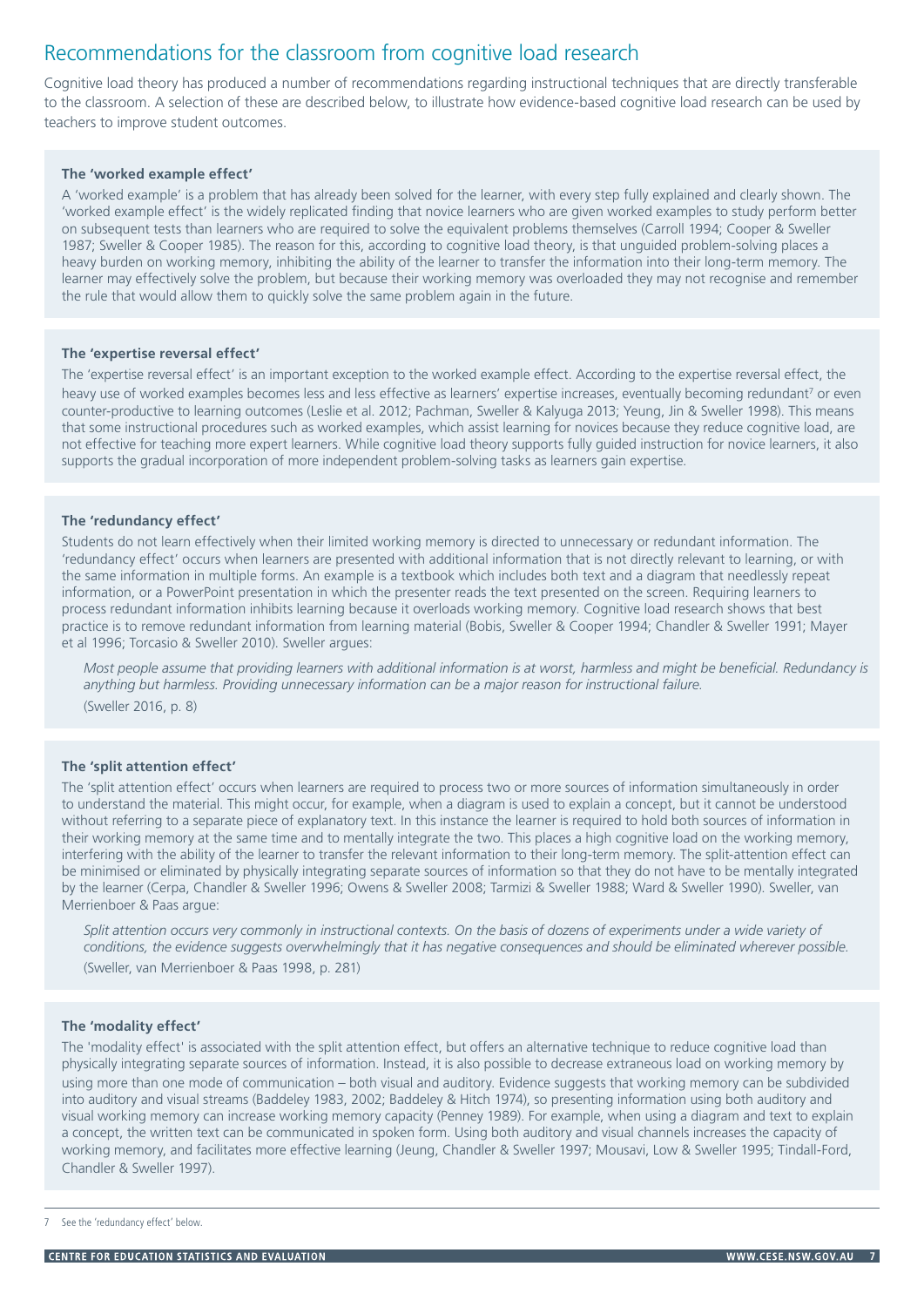

## Relevance of cognitive load research in different contexts

Cognitive load theory is particularly relevant to teaching novice learners in so-called 'technical' domains such as mathematics, science and technology. A large number of RCTs demonstrate the effectiveness of the instructional approaches recommended by cognitive load theory in subjects such as maths and science (for example, Bokosmaty, Sweller & Kalyuga 2015; Carlson, Chandler & Sweller 2003; Owen & Sweller 1985; Sweller & Cooper, 1985; Zhu & Simon 1987). Far less research has been done on whether cognitive load theory is effective for teaching in less technical, or more creative subject areas – such as literature, history, art and other humanities subjects (for exceptions, see Kyun, Kalyuga & Sweller 2013; Rourke & Sweller 2009; Schworm & Renkl 2007).

The majority of studies on cognitive load do not consider how individual differences between learners might impact upon cognitive load (with the exception of differences in expertise)<sup>8</sup>. De Jong identifies differences in spatial ability and working memory capacity, for example, as other important considerations (2010). The literature on cognitive load theory is also silent on how other factors besides cognitive load might influence the effectiveness of learning. Roxana Moreno (2010) notes that cognitive load theory does not consider, for example, how factors such as a learner's motivation and beliefs about their own ability might influence the effectiveness of learning.

## Conclusion

Cognitive load theory is a theory of how the human brain learns and stores knowledge. The theory is supported by a large number of RCTs, and has significant implications for teaching practice. Cognitive load research demonstrates that instructional methods are most effective when designed to fit within the known limits of working memory, and therefore strongly supports guided models of instruction. Cognitive load theory offers a range of evidence-backed recommendations for educational practice, especially for teaching novice learners in 'technical' subjects such as mathematics, science and technology.

An exception is a number of studies by van Gerven et al. (2002, 2004) that examine the impact of age on cognitive capacity.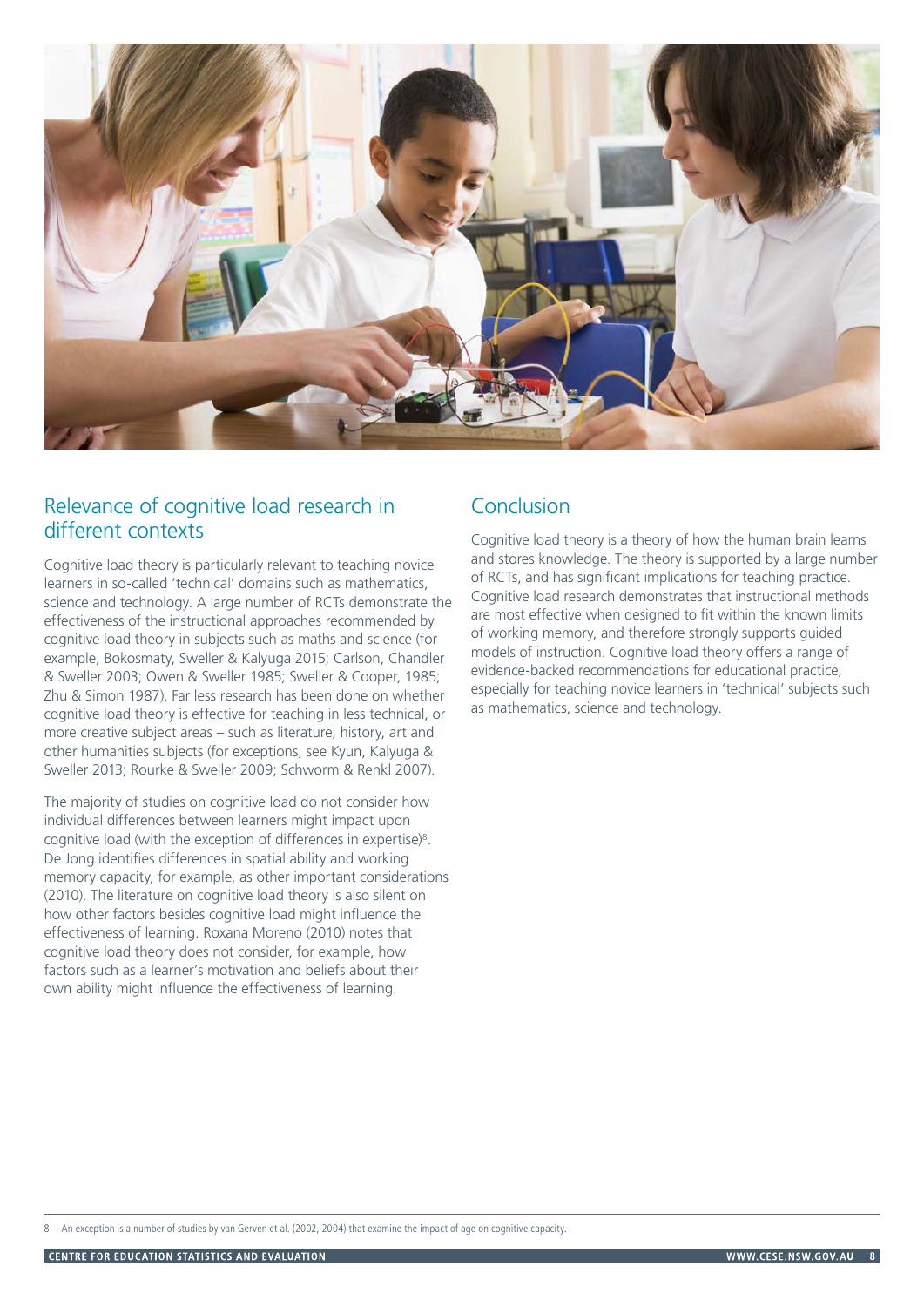## References

Anderson, R 1977, 'The notion of schemata and the educational enterprise: General discussion of the conference', in R Anderson, R Spiro & W Montague (eds), *Schooling and the acquisition of knowledge*, Erlbaum, Hillsdale N.J., pp. 415-431.

Anderson, R 1978, 'Schema-directed processes in language comprehension', in A Lesgold, J Pellegrino, S Fokkema & R Glaser (eds), *Cognitive psychology and instruction*, Plenum, New York, pp. 67-82.

Atkinson, R & Shiffrin, R 1968, 'Human memory: A proposed system and its control processes', in K Spence (ed), *The psychology of learning and motivation: Advances in research and theory,* vol. 2, Academic Press, New York, pp. 89-195.

Baddeley, A 1983, 'Working memory', *Philosophical Transactions of the Royal Society of London. Series B, Biological Sciences*, vol. 302, no. 1110, pp. 311-324.

Baddeley, A 2002, 'Is working memory still working?', *European Psychologist*, vol. 7, no. 2, pp. 85-97.

Baddeley, A & Hitch, G 1974, 'Working memory', in G Bower (ed), *The psychology of learning and motivation: Advances in research and theory,* vol. 8, Academic Press, New York, pp. 47-89.

Bannert, M 2002, 'Managing cognitive load: Recent trends in cognitive load theory', *Learning and Instruction*, vol. 12, no. 1, pp. 139-146.

Barrett, L, Tudage, M & Engel, R 2004, 'Individual differences in working memory capacity and dual process theories of the mind', *Psychological Bulletin*, vol. 130, no. 4, pp. 553-573.

Bartlett, F 1932, *Remembering: A study in experimental and social psychology*, Cambridge University Press, Cambridge.

Bobis, J, Sweller, J & Cooper, M 1994, 'Demands imposed on primary school students by geometric models', *Contemporary Education Psychology*, vol. 19, no. 1, pp. 108-117.

Bokosmaty, S, Sweller, J & Kalyuga, S 2015, 'Learning geometry problem solving by studying worked examples: Effects of learner guidance and expertise', *American Educational Research Journal*, vol. 52, no. 2, pp. 307-333.

Brünken, R, Plass, J & Leutner, D 2003, 'Direct measurement of cognitive load in multimedia learning', *Educational Psychologist*, vol. 38, no. 1, pp. 53-61.

Bruner, J 1961, 'The art of discovery', *Harvard Educational Review*, vol. 31, pp. 21-32.

Carlson, R, Chandler, P & Sweller, J 2003, 'Learning and understanding science instructional material', *Journal of Educational Psychology*, vol. 95, no. 3, pp. 629-640.

Carroll, W 1994, 'Using worked examples as an instructional support in the algebra classroom', *Journal of Educational Psychology*, vol. 86, no. 3, pp. 360-367.

Centre for Education Statistics and Evaluation 2014, *What works best: Evidence-based teaching practices to help improve NSW student performance*, literature review.

Centre for Education Statistics and Evaluation 2017, *Effective reading instruction in the early years of school*, literature review. Cerpa, N, Chandler, P & Sweller, J 1996, 'Some conditions under which integrated computer based training software can facilitate learning', *Journal of Educational Computing Research*, vol. 15, no. 4, pp. 345-367.

Chandler, P & Sweller, J 1991, 'Cognitive load theory and the format of instruction', *Cognition and Instruction*, vol. 8, no. 4, pp. 293-332.

Chandler & Sweller 1996, 'Cognitive load while learning to use a computer program', *Applied Cognitive Psychology*, vol. 10, no. 2, pp. 151-170.

Clark, R, Kirschner, P & Sweller, J 2012, 'Putting students on the path to learning: The case for fully guided instruction', *American Educator*, Spring, pp. 6-11.

Cooper, G & Sweller, J 1987, 'Effects of schema acquisition and rule automation on mathematical problem-solving transfer', *Journal of Educational Psychology*, vol. 79, no. 4, pp. 347-362.

Cowan, N 2001, 'The magical number 4 in short-term memory: A reconsideration of mental storage capacity', *Behavioural and Brain Sciences*, vol. 24, no. 1, pp. 87-114.

Cowan, N 2008, 'What are the differences between long-term, short-term, and working memory?', *Progress in Brain Research*, vol. 169, pp. 323-338.

Crissman, J 2006, *The design and utilization of effective worked examples: A meta-analysis,* unpublished doctoral thesis, University of Nebraska, Lincoln N.E.

De Jong, T 2010, 'Cognitive load theory, educational research, and instructional design: Some food for thought', *Instructional Science*, vol. 38, no. 2, pp. 105-134.

DeLeeuw, K & Mayer, R 2008, 'A comparison of three measures of cognitive load: Evidence for separable measures of intrinsic, extraneous, and germane load', *Journal of Educational Psychology*, vol. 100, pp. 223-234.

Fredericks, T, Choi, S, Hart, J, Butt, S & Mital, A 2005, 'An investigation of myocardial aerobic capacity as a measure of both physical and cognitive workloads', *International Journal of Industrial Ergonomics*, vol. 35, no. 12, pp. 1097-1107.

Geary, D 2012, 'Evolutionary educational psychology', in K Harris, S Graham & T Urdan (eds), *APA Educational Psychology Handbook*, vol. 1, American Psychological Association, Washington D.C., pp. 597-621.

Gerjets, P, Scheiter, K & Cierniak, G 2009, 'The scientific value of cognitive load theory: A research agenda based on the structuralist view of theories', *Educational Psychology Review*, vol. 21, no. 1, pp. 43-54.

Hattie, J 2009, *Visible learning: A synthesis of over 800 metaanalyses relating to achievement*, Routledge, London and New York.

Jeung, H, Chandler, P & Sweller, J 1997, 'The role of visual indicators in dual sensory mode instruction, *Educational Psychology*, vol. 17, no. 3, pp. 329-343.

Kalyuga, S 2013, 'Cognitive load theory: How many types of load does it really need?', *Educational Psychology Review*, vol. 23, no. 1, pp. 1-19.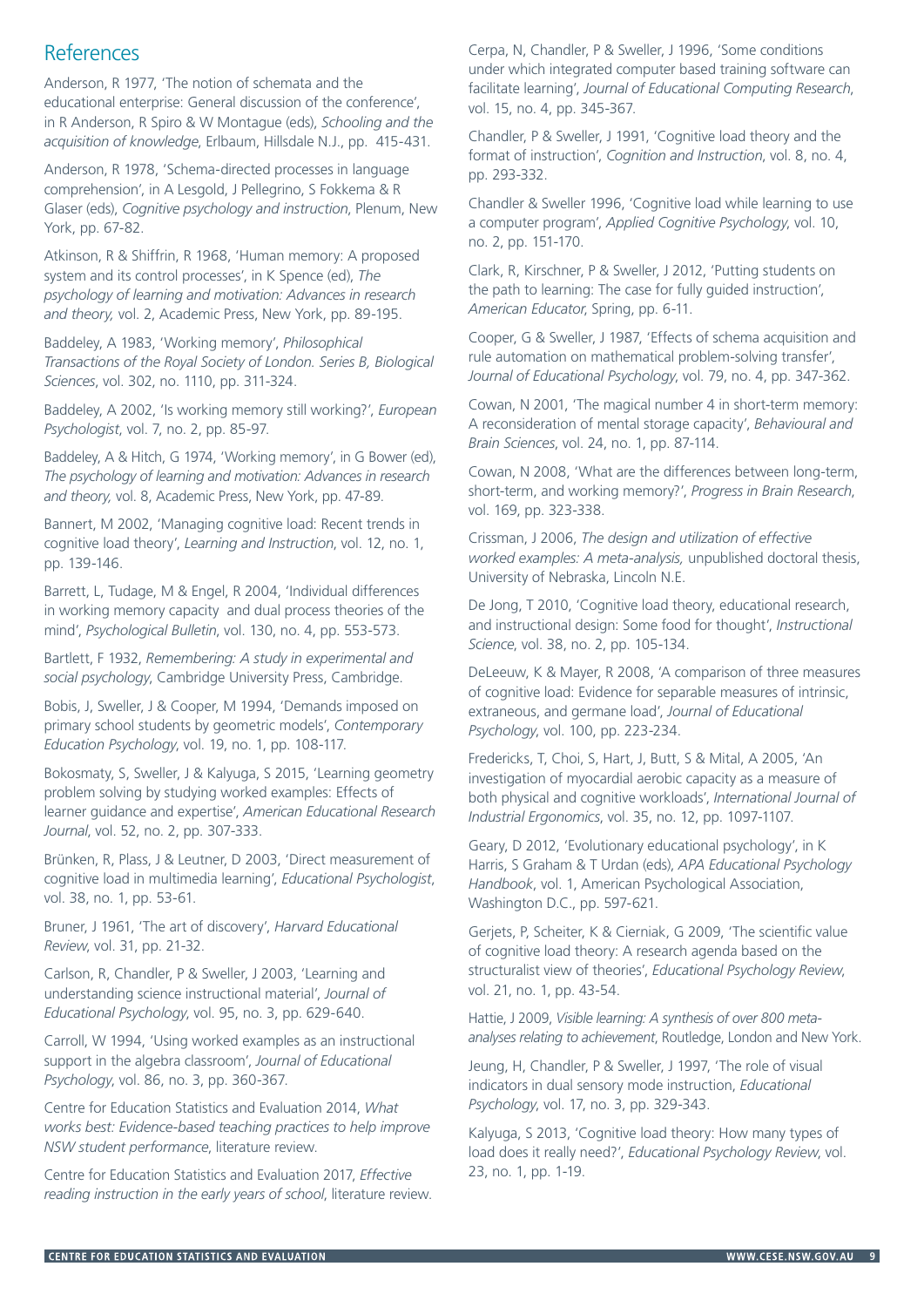Kirschner, P, Sweller, J & Clark, R 2006, 'Why minimal guidance during instruction does not work: An analysis of the failure of constructivist, discovery, problem-based, experiential and inquiry-based teaching', *Educational Psychologist*, vol. 41, no. 2, pp. 75-86.

Klahr, D & Nigam, M 2004, 'The equivalence of learning paths in early science education: Effects of direct instruction and discovery learning', *Psychological Science*, vol. 15, no. 10, pp. 661-667.

Kyun, S, Kalyuga, S & Sweller, J 2013, 'The effect of worked examples when learning to write essays in English literature', *Journal of Experimental Education*, vol. 81, no. 3, pp. 385-408.

Laberge, D & Samuels, J 1974, 'Toward a theory of automatic information processing in reading', *Cognitive Psychology*, vol. 6, no. 2, pp. 293-323.

Leppink, J, Paas, F, van Gog, T, van der Vleuten, C & van Merrienboer, J 2014, 'Effects of pairs of problems and examples on task performance and different types of cognitive load', *Learning and Instruction*, vol. 30, pp. 32-42.

Leslie, K, Low, R, Jin, P & Sweller, J 2012, 'Redundancy and expertise reversal effects when using educational technology to learn primary school science', *Educational Technology Research and Development*, vol. 60, no. 1, pp. 1-13.

Martin, A 2016, *Using Load Reduction Instruction (LRI) to boost motivation and engagement*, British Psychological Society, Leicester UK.

Mayer, R 2004, 'Should there be a three-strikes rule against pure discovery learning? The case for guided methods of instruction', *American Psychologist*, vol. 59, no. 1, pp. 14-19.

Mayer, R, Bove, W, Bryman, A, Mars, R & Tapangco, L 1996, 'When less is more: Meaningful learning from visual and verbal summaries of science textbook lessons', *Journal of Educational Psychology*, vol. 88, no. 1, pp. 64-73.

Mayer, R, Hegarty, M, Mayer, S & Campbell, J 2005, 'When static media promote active learning: Annotated illustrations versus narrated animations in multimedia instruction', *Journal of Experimental Psychology: Applied*, vol. 11, no. 4, pp. 256-265.

Moreno, R 2010, 'Cognitive load theory: More food for thought', *Instructional Science*, vol. 38, no. 2, pp. 135-141.

Mousavi, S, Low, R & Sweller, J 1995, 'Reducing cognitive load by mixing auditory and visual presentation modes', *Journal of Educational Psychology*, vol. 87, no. 2, pp. 319-334.

Murata, A 2005, 'An attempt to evaluate mental workload using wavelet transform of EEG', *Human Factors*, vol. 47, no. 3, pp. 498-508.

Owen, E & Sweller, J 1985, 'What do students learn while solving mathematics problems?', *Journal of Educational Psychology*, vol. 77, no. 3, pp. 272-284.

Owens, P & Sweller, J 2008, 'Cognitive load theory and music instruction', *Educational Psychology*, vol. 28, no. 1, pp. 29-45.

Paas, F 1992, 'Training strategies for attaining transfer of problem-solving skill in statistics: A cognitive-load approach', *Journal of Educational Psychology*, vol. 84, no. 4, pp. 429-434. Paas, F, Renkl, A & Sweller, J 2003, 'Cognitive load theory and instructional design: Recent developments', *Educational Psychologist*, vol. 38, no. 1, pp. 1-4.

Paas, F & Sweller, J 2012, 'An evolutionary upgrade of cognitive load theory: Using the human motor system and collaboration to support the learning of complex cognitive tasks', *Educational Psychology Review*, vol. 24, no. 1, pp. 27-45.

Paas, F, Tuovinen, J, Tabbers, H & van Gerven, P 2003, 'Cognitive load measurement as a means to advance cognitive load theory', *Educational Psychologist*, vol. 38, no. 1, pp. 63-71.

Paas, F & van Merrienboer, J 1994, 'Variability of worked examples and transfer of geometrical problem-solving skills: A cognitive load approach', *Journal of Educational Psychology*, vol. 86, no. 1, pp. 122-133.

Paas, F, van Merrienboer, J & Adam, J 1994, 'Measurement of cognitive load in instructional research', *Perceptual and Motor Skills*, vol. 79, no. 1, pp. 419-430.

Pachman, M, Sweller, J & Kalyuga, S 2013, 'Levels of knowledge and deliberate practice', *Journal of Experimental Psychology: Applied*, vol. 19, no. 2, pp. 108-119.

Papert, S 1980, *Mindstorms: Children, computers and powerful ideas*, Basic Books, New York.

Park, B 2010, *Testing the additivity hypothesis of cognitive load theory*, doctoral thesis, Saarland University, Saarbrücken, viewed 3 April 2017, <http://d-nb.info/1008991783/34>.

Penney, C 1989, 'Modality effects and the structure of shortterm verbal memory', *Memory and Cognition*, vol. 17, no. 4, pp. 389-422.

Peterson, L & Peterson, M 1959, 'Short-term retention of individual verbal items', *Journal of Experimental Psychology*, vol. 58, no. 3, pp. 193-198.

Piaget, J 1928 *Judgement and reasoning in the child*, Harcourt, New York.

Pillay, H 1994, 'Cognitive load and mental rotation: Structuring orthographic projection for learning and problem solving', *Instructional Science*, vol. 22, no. 2, pp. 91-113.

Pollock, E, Chandler, P & Sweller, J 2002, 'Assimilating complex information', *Learning and Instruction*, vol. 12, no. 1, pp. 61-86.

Quilici, J & Mayer, R 1996, 'Role of examples in how students learn to categorize statistics word problems', *Journal of Educational Psychology*, vol. 88, no. 1, pp. 144-161.

Rosenshine, B 1986, 'Synthesis of research on explicit teaching', *Educational Leadership*, vol. 43, no. 7, pp. 60-69.

Rourke, A & Sweller, J 2009, 'The worked-example effect using ill-defined problems: Learning to recognise designers' styles', *Learning and Instruction*, vol. 19, no. 2, pp. 185-199.

Schnotz, W & Kürschner, C 2007, 'A reconsideration of cognitive load theory', *Educational Psychology Review*, vol. 19, no. 4, pp. 469-508.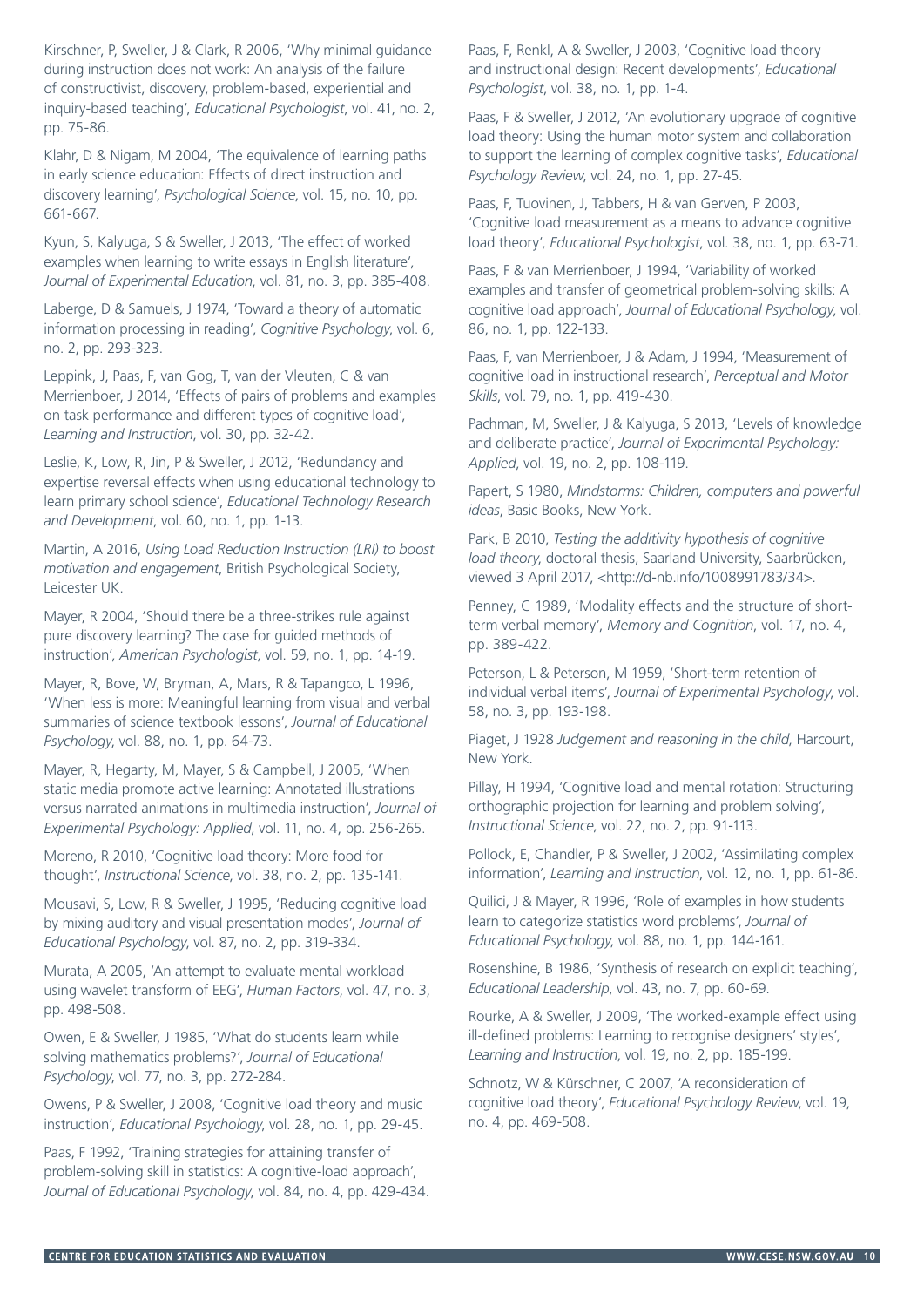Schultheis, H & Jameson, A 2004, 'Assessing cognitive load in adaptive hypermedia systems: Physiological and behavioural methods', in P DeBra & W Nejdl (eds), *Adaptive hypermedia and adaptive web-based system*s, vol. 3137, Springer, Berlin, pp. 225-234.

Schworm, S & Renkl, A 2007, 'Learning argumentation skills through the use of prompts for self-explaining examples', *Journal of Educational Psychology*, vol. 99, no. 2, pp. 285–296.

Smith, E & Jonides, J 1997, 'Working memory: A view from neuroimaging', *Cognitive Psychology*, vol. 33, no. 1, pp. 5-42.

Steffe, L & Gale, J (eds) 1995, *Constructivism in education*, Lawrence Erlbaum Associates, Hillsdale N.J.

Stull, A & Mayer, R 2007, 'Learning by doing versus learning by viewing: Three experimental comparisons of learnergenerated versus author-provided graphic organisers', *Journal of Educational Psychology*, vol. 99, no. 4, pp. 808-820.

Sweller, J 1988 'Cognitive load during problem solving: Effects on learning', *Cognitive Science*, vol. 12, no. 2, pp. 257-285.

Sweller, J 1994, 'Cognitive load theory, learning difficulty, and instructional design', *Learning and Instruction*, vol. 4, no. 4, pp. 295-312. Ward, M & Sweller, J 1990, 'Structuring effective worked

Press, Camberwell.

Sweller, J 2010, 'Element interactivity and intrinsic, extraneous and germane cognitive load', *Educational Psychology Review*, vol. 22, no. 2, pp. 123-138.

Sweller, J 2016, 'Story of a research program', *Education Review*, vol. 23, pp. 1-18.

Sweller, J & Chandler, P 1994, 'Why some material is difficult to learn', *Cognition and Instruction*, vol. 12, no. 3, pp. 185-233.

Sweller, J & Cooper, G 1985, 'The use of worked examples as a substitute for problem solving in learning algebra', *Cognition and Instruction*, vol. 2, no. 1, pp. 59-89.

Sweller, J, van Merrienboer, J & Paas, F 1998, 'Cognitive architecture and instructional design', *Educational Psychology Review*, vol. 10, no. 3, pp. 251-296.

Tarmizi, R & Sweller, J 1988, 'Guidance during mathematical problem solving', *Journal of Educational Psychology*, vol. 80, no. 4, pp. 424-436.

Tindall-Ford, S, Chandler, P & Sweller, J 1997, 'When two sensory modes are better than one', *Journal of Experimental Psychology: Applied*, vol. 3, no. 4, pp. 257-287.

Torcasio, S & Sweller, J 2010, 'The use of illustrations when learning to read: A cognitive load approach', *Applied Cognitive Psychology*, vol. 24, no. 5, pp. 659-672.

Tricot, A & Sweller, J 2014, 'Domain-specific knowledge and why teaching generic skills does not work', *Educational Psychology Review*, vol. 26, no. 2, pp. 265-283.

Tulving, E 1972, 'Episodic and semantic memory', in E Tulving & W Donaldson (eds), *Organization of memory*, Academic Press, New York, pp. 381-403.

Tuovinen, J & Sweller, J 1999, 'A Comparison of cognitive load associated with discovery learning and worked examples', *Journal of Educational Psychology*, vol. 91, no. 2, pp. 334-341.

van Gerven, P, Paas, F, van Merrienboer, J & Schmidt H 2002, 'Cognitive load theory and aging: Effects of worked examples on training efficiency', *Learning and Instruction*, vol. 12, no. 1, pp. 87-105.

van Gerven, P, Paas, F, van Merrienboer, J & Schmidt H 2004, 'Memory load and the cognitive pupillary response in aging', *Psychophysiology*, vol. 41, no. 2, pp. 167-174.

van Merrienboer, J, Kester, L & Paas, F (2006), 'Teaching complex rather than simple tasks: Balancing intrinsic and germane load to enhance transfer of learning', *Applied Cognitive Psychology*, vol. 20, no. 3, pp. 343-352.

van Merrienboer, J, Kirschner, P & Kester, L 2003, 'Taking the load off a learner's mind: Instructional design for complex learning', *Educational Psychologist*, vol. 38, no. 1, pp. 5-14.

van Merrienboer, J & Sweller, J 2005, 'Cognitive load theory and complex learning: Recent developments and future directions', *Educational Psychology Review*, vol. 17, no. 2, pp. 147-177.

examples', *Cognition and Instruction*, vol. 7, no. 1, pp. 1-39. Sweller, J 1999, *Instructional design in technical areas*, ACER

Wiliam, D 2017, I've come to the conclusion Sweller's Cognitive Load Theory is the single most important thing for teachers to know <http://bit.ly/2kouLOq>, tweet, viewed 24 March 2017, <https://twitter.com/dylanwiliam/ status/824682504602943489>.

Yeung, A, Jin, P & Sweller, J 1998, 'Cognitive load and learner expertise: Split attention and redundancy effects in reading with explanatory notes', *Contemporary Educational Psychology*, vol. 23, no. 1, pp. 1-21.

Zhu, X & Simon, H 1987, 'Learning mathematics from examples and by doing', *Cognition and Instruction*, vol. 4, no. 3, pp. 137-166.